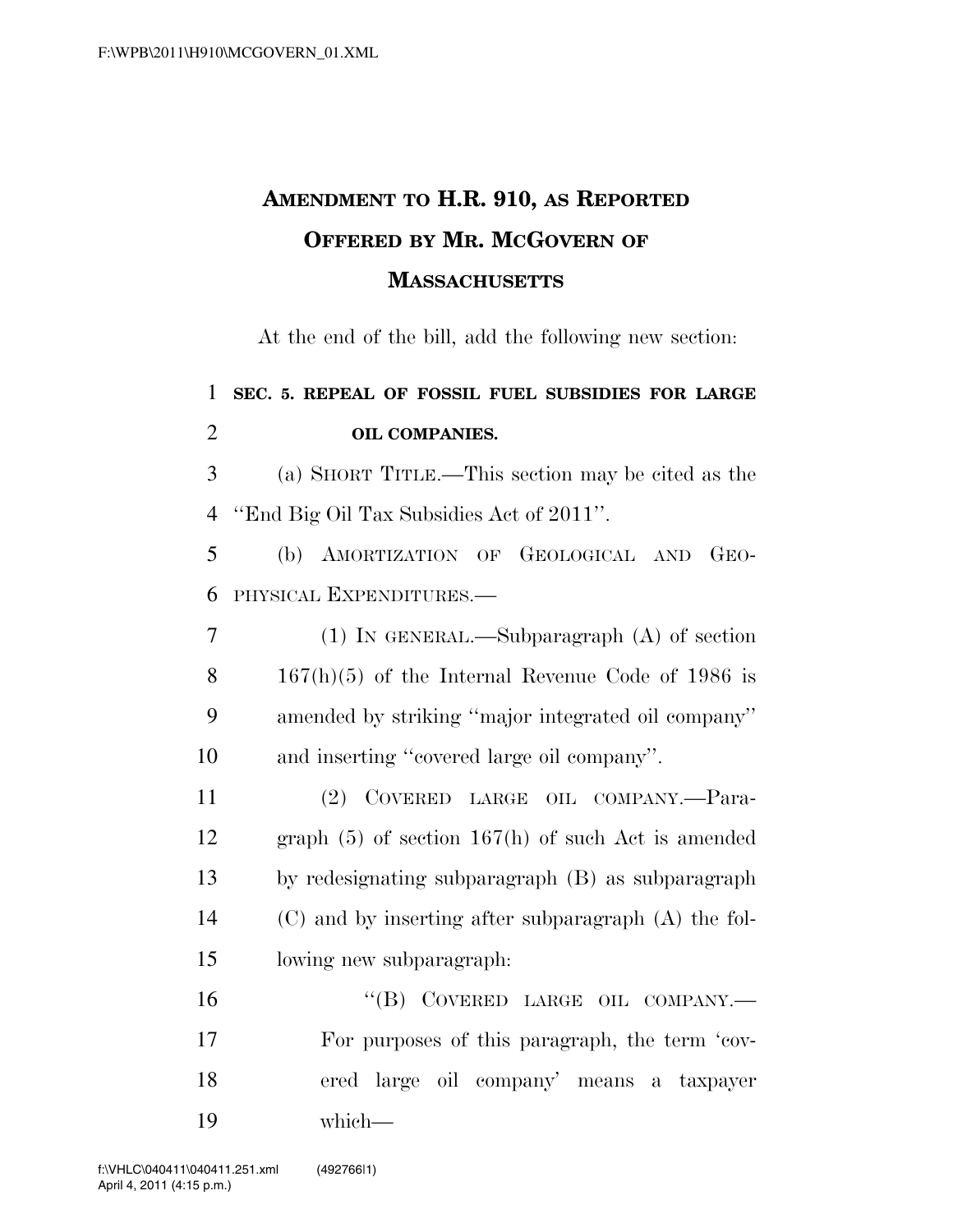| $\mathbf{1}$   | "(i) is a major integrated oil com-                     |
|----------------|---------------------------------------------------------|
| $\overline{2}$ | pany, or                                                |
| 3              | "(ii) has gross receipts in excess of                   |
| $\overline{4}$ | $$50,000,000$ for the taxable year.                     |
| 5              | For purposes of clause (ii), all persons treated        |
| 6              | as a single employer under subsections (a) and          |
| 7              | (b) of section 52 shall be treated as 1 person.".       |
| 8              | (3) CONFORMING AMENDMENT.—The heading                   |
| 9              | for paragraph $(5)$ of section $167(h)$ of such Code is |
| 10             | amended by inserting "AND OTHER LARGE TAX-              |
| 11             | PAYERS".                                                |
| 12             | (4) EFFECTIVE DATE.—The amendments made                 |
| 13             | by this subsection shall apply to amounts paid or in-   |
| 14             | curred in taxable years beginning after December        |
| 15             | 31, 2011.                                               |
| 16             | (c) PRODUCING OIL AND GAS FROM MARGINAL                 |
| 17             | WELLS.-                                                 |
| 18             | (1) IN GENERAL.—Section 45I of the Internal             |
| 19             | Revenue Code of 1986 is amended by adding at the        |
| 20             | end the following new subsection:                       |
| 21             | "(e) EXCEPTION FOR TAXPAYER WHO IS NOT                  |
| 22             | SMALL, INDEPENDENT OIL AND GAS COMPANY.—                |
| 23             | "(1) IN GENERAL.—Subsection (a) shall not               |
| 24             | apply to any taxpayer which is not a small, inde-       |
| 25             | pendent oil and gas company for the taxable year.       |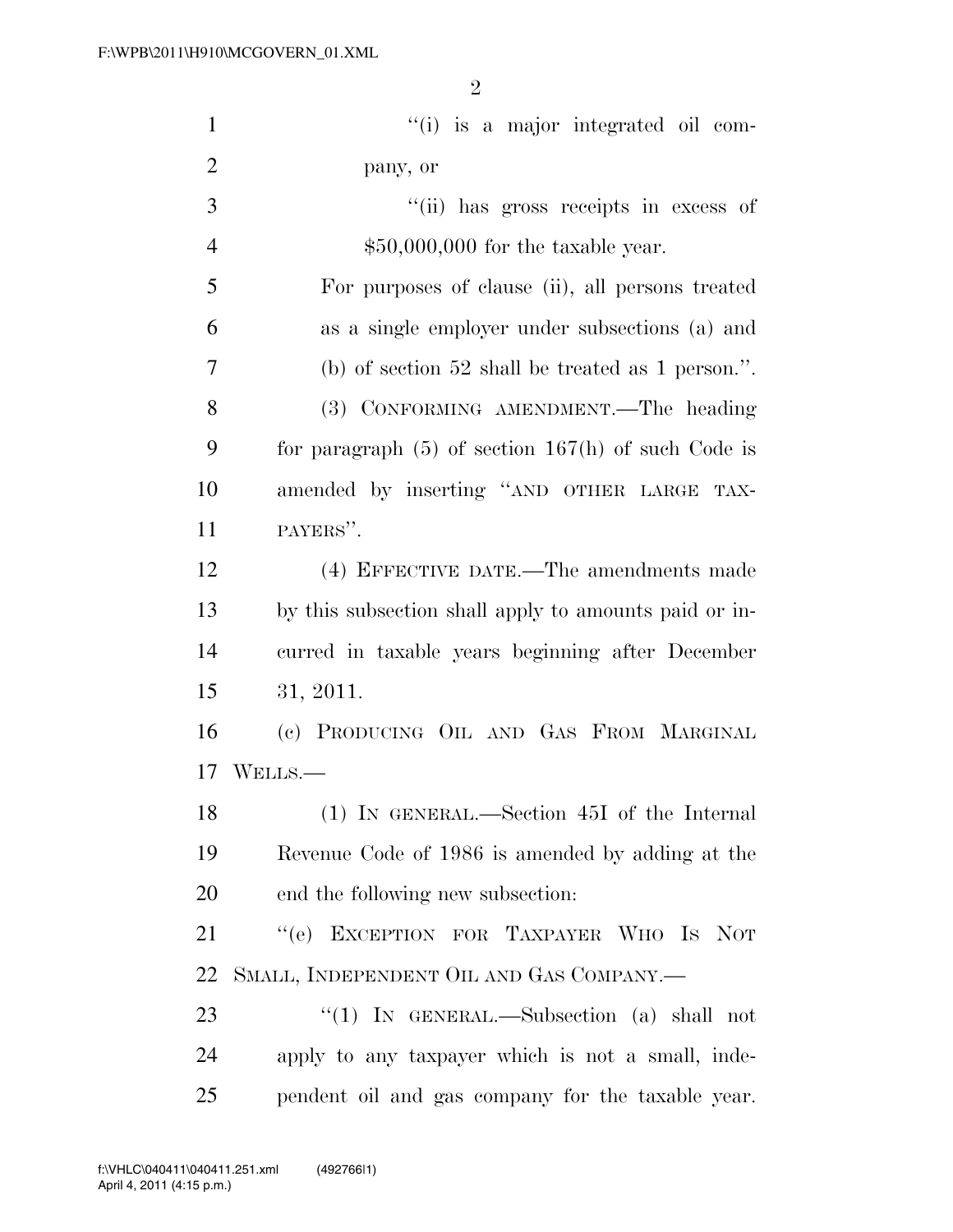| $\mathbf{1}$   | "(2) AGGREGATION RULE.—For purposes of                |
|----------------|-------------------------------------------------------|
| $\overline{2}$ | paragraph (1), all persons treated as a single em-    |
| 3              | ployer under subsections (a) and (b) of section $52$  |
| $\overline{4}$ | shall be treated as 1 person.".                       |
| 5              | (2) EFFECTIVE DATE.—The amendment made                |
| 6              | by paragraph (1) shall apply to credits determined    |
| 7              | for taxable years beginning after December 31,        |
| 8              | 2011.                                                 |
| 9              | (d) ENHANCED OIL RECOVERY CREDIT.                     |
| 10             | (1) IN GENERAL.—Section 43 of the Internal            |
| 11             | Revenue Code of 1986 is amended by adding at the      |
| 12             | end the following new subsection:                     |
| 13             | "(f) EXCEPTION FOR TAXPAYER WHO IS NOT                |
| 14             | SMALL, INDEPENDENT OIL AND GAS COMPANY.-              |
| 15             | "(1) IN GENERAL.—Subsection (a) shall not             |
| 16             | apply to any taxpayer which is not a small, inde-     |
| 17             | pendent oil and gas company for the taxable year.     |
| 18             | $(2)$ AGGREGATION RULE.—For purposes of               |
| 19             | paragraph (1), all persons treated as a single em-    |
| 20             | ployer under subsections (a) and (b) of section $52$  |
| 21             | shall be treated as 1 person.".                       |
| 22             | (2) EFFECTIVE DATE.—The amendments made               |
| 23             | by this subsection shall apply to amounts paid or in- |
| 24             | curred in taxable years beginning after December      |
| 25             | 31, 2011.                                             |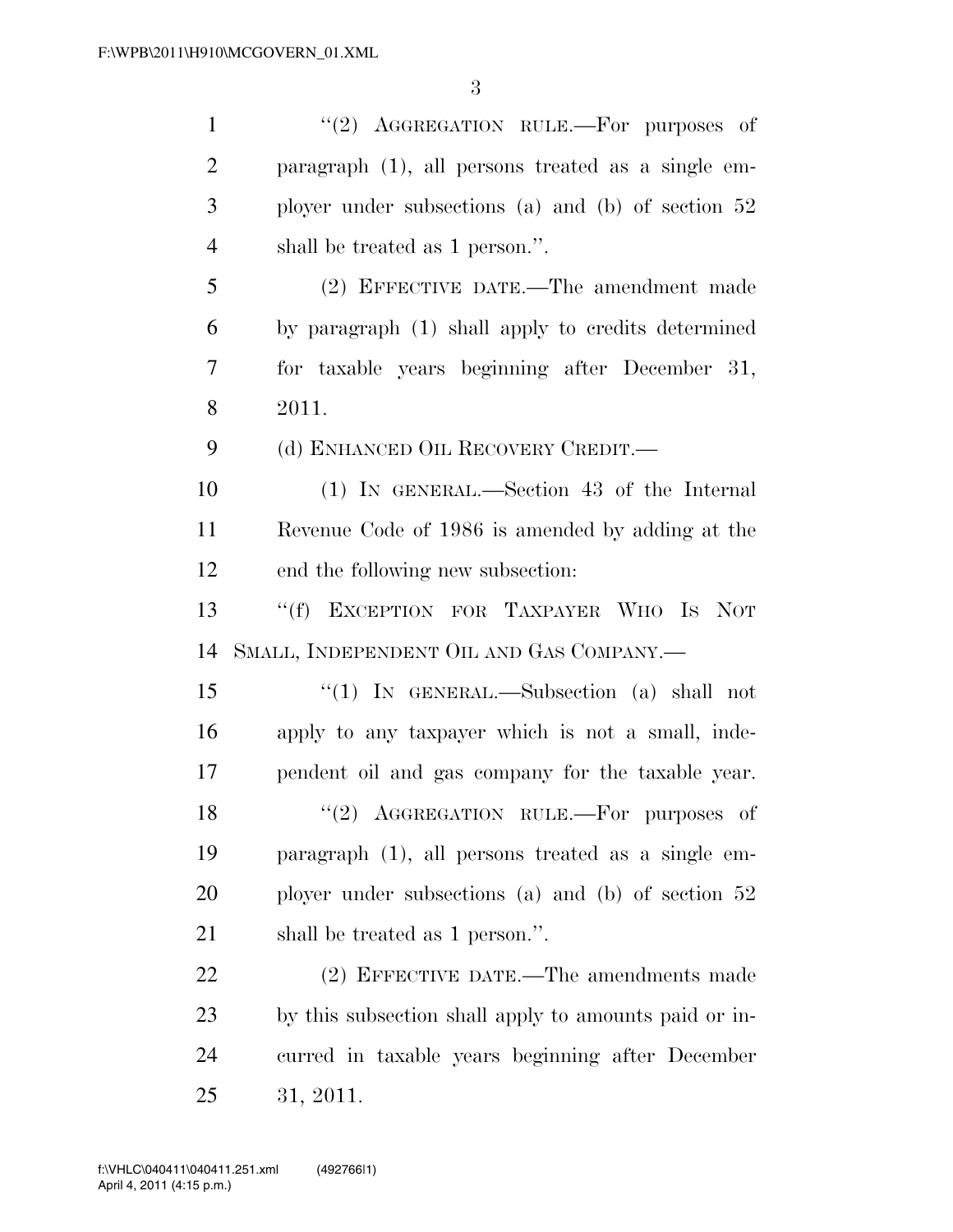(e) INTANGIBLE DRILLING AND DEVELOPMENT COSTS IN THE CASE OF OIL AND GAS WELLS.—

 (1) IN GENERAL.—Subsection (c) of section 263 of the Internal Revenue Code of 1986 is amend- ed by adding at the end the following new sentence: ''This subsection shall not apply to amounts paid or incurred by a taxpayer in any taxable year in which such taxpayer is not a small, independent oil and gas company, determined by deeming all persons treated as a single employer under subsections (a) and (b) of section 52 as 1 person.''.

 (2) EFFECTIVE DATE.—The amendment made by this subsection shall apply to amounts paid or in- curred in taxable years beginning after December 31, 2011.

(f) PERCENTAGE DEPLETION.—

 (1) IN GENERAL.—Section 613A of the Internal Revenue Code of 1986 is amended by adding at the end the following new subsection:

20 "(f) EXCEPTION FOR TAXPAYER WHO IS NOT SMALL, INDEPENDENT OIL AND GAS COMPANY.—

22 "(1) IN GENERAL.—This section and section 611 shall not apply to any taxpayer which is not a small, independent oil and gas company for the tax-able year.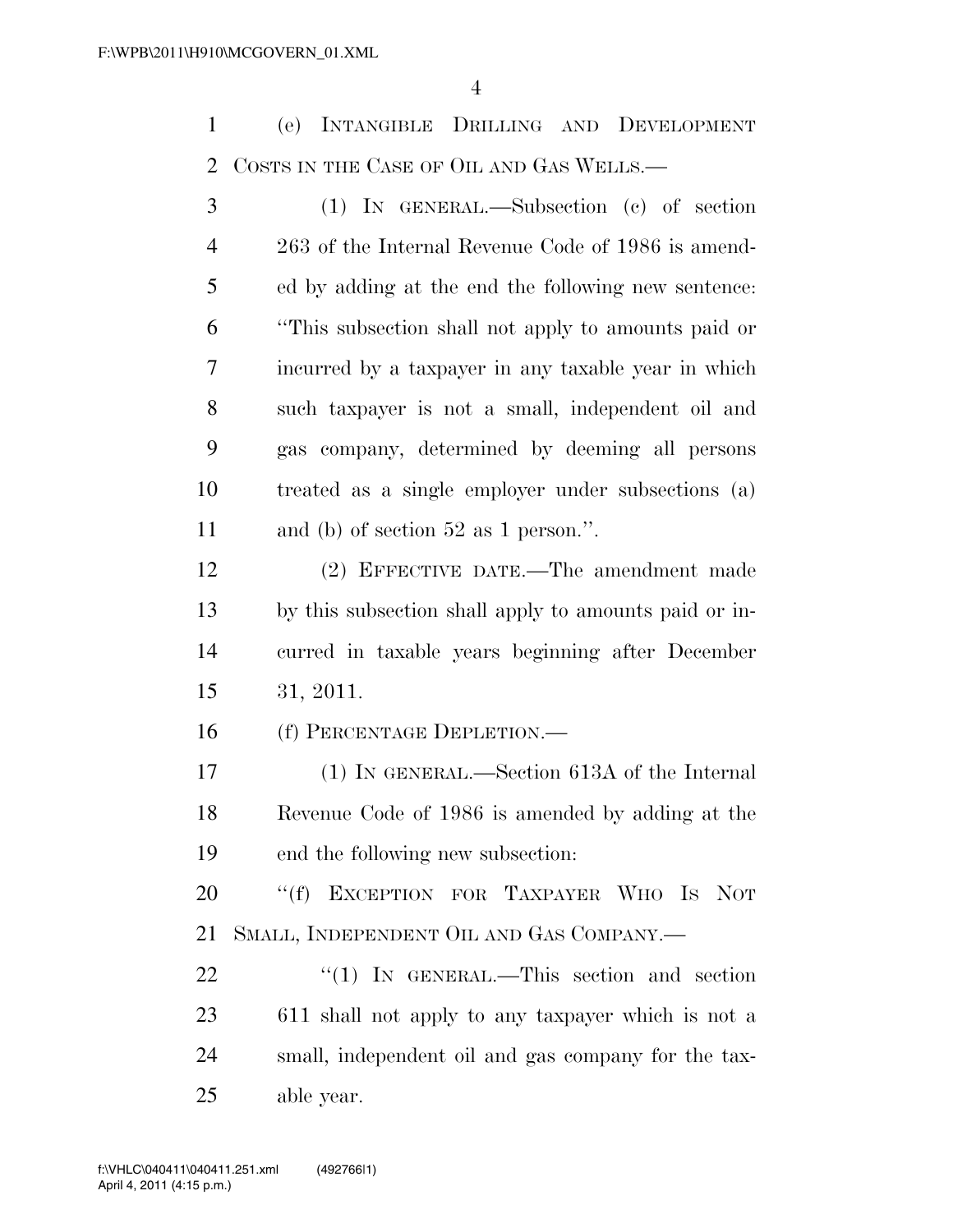| $\mathbf{1}$   | "(2) AGGREGATION RULE.—For purposes of                 |
|----------------|--------------------------------------------------------|
| $\overline{2}$ | paragraph (1), all persons treated as a single em-     |
| 3              | ployer under subsections (a) and (b) of section $52$   |
| $\overline{4}$ | shall be treated as 1 person.".                        |
| 5              | (2)<br>CONFORMING AMENDMENT.—Section                   |
| 6              | $613A(c)(1)$ of such Code is amended by striking       |
| $\overline{7}$ | "subsection (d)" and inserting "subsections (d) and    |
| 8              | $(f)$ ".                                               |
| 9              | (3) EFFECTIVE DATE.—The amendment made                 |
| 10             | by this subsection shall apply to taxable years begin- |
| 11             | ning after December 31, 2011.                          |
| 12             | (g) TERTIARY INJECTANTS.—                              |
| 13             | (1) IN GENERAL.—Section 193 of the Internal            |
| 14             | Revenue Code of 1986 is amended by adding at the       |
| 15             | end the following new subsection:                      |
| 16             | $\lq\lq (d)$<br>EXCEPTION FOR TAXPAYER WHO IS NOT      |
| 17             | SMALL, INDEPENDENT OIL AND GAS COMPANY.-               |
| 18             | "(1) IN GENERAL.—Subsection (a) shall not              |
| 19             | apply to any taxpayer which is not a small, inde-      |
| 20             | pendent oil and gas company for the taxable year.      |
| 21             | "(2) EXCEPTION FOR QUALIFIED CARBON DI-                |
| 22             | DISPOSED IN SECURE<br>GEOLOGICAL STOR-<br><b>OXIDE</b> |
| 23             | AGE.—Paragraph (1) shall not apply in the case of      |
| 24             | any qualified tertiary injectant expense paid or in-   |
| 25             | curred for any tertiary injectant is qualified carbon  |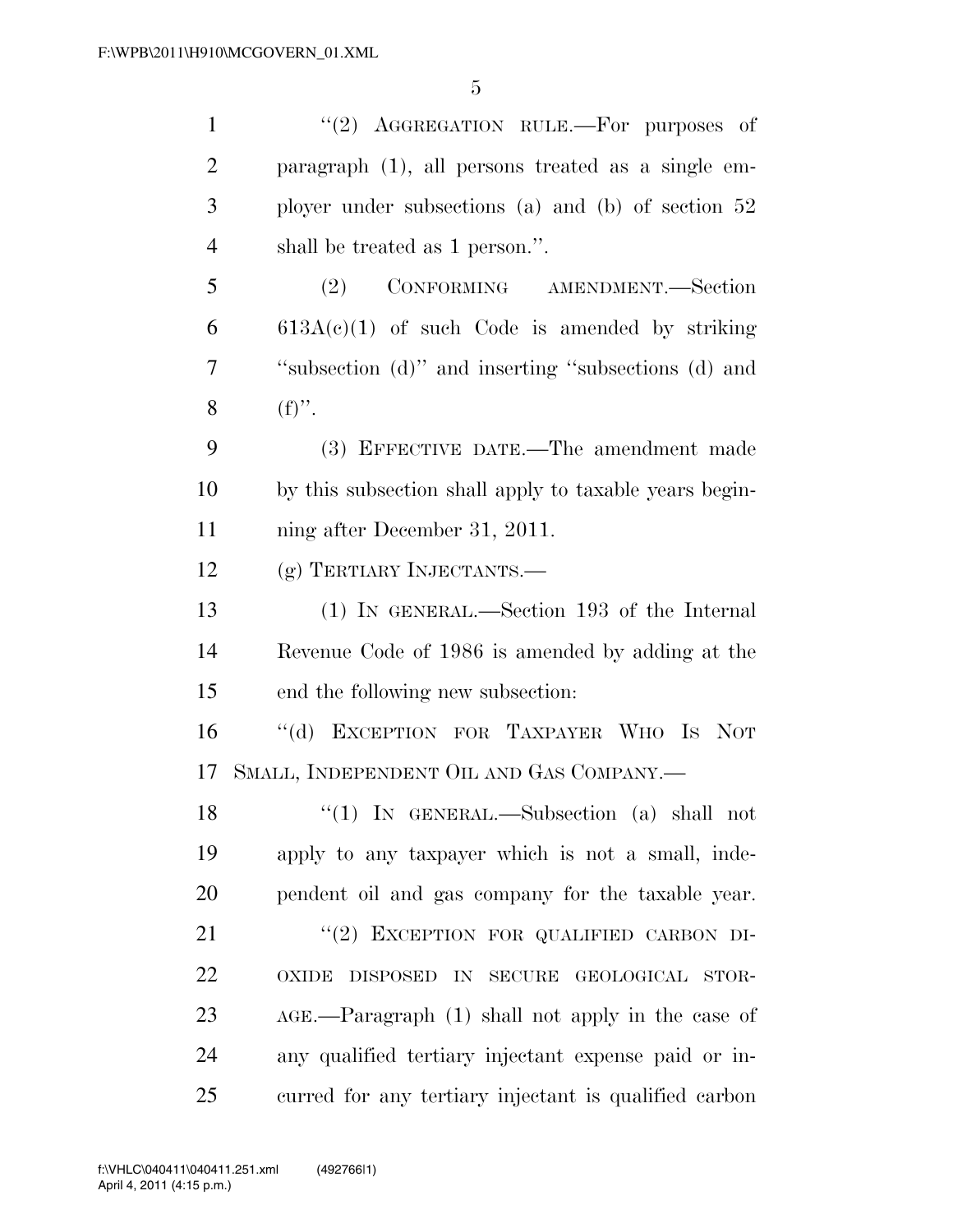| $\mathbf{1}$   | dioxide (as defined in section $45Q(b)$ ) which is dis-   |
|----------------|-----------------------------------------------------------|
| $\overline{2}$ | posed of by the taxpayer in secure geological storage     |
| 3              | (as defined by section $45Q(d)$ ).                        |
| $\overline{4}$ | "(3) AGGREGATION RULE.—For purposes of                    |
| 5              | paragraph $(1)$ , all persons treated as a single em-     |
| 6              | ployer under subsections (a) and (b) of section $52$      |
| 7              | shall be treated as 1 person.".                           |
| 8              | (2) EFFECTIVE DATE.—The amendment made                    |
| 9              | by this subsection shall apply to expenses incurred       |
| 10             | after December 31, 2011.                                  |
| 11             | (h) PASSIVE ACTIVITY LOSSES AND CREDITS LIM-              |
| 12             | ITED.—Paragraph $(3)$ of section $469(e)$ of the Internal |
| 13             | Revenue Code of 1986 is amended by adding at the end      |
| 14             | the following:                                            |
| 15             | "(C) EXCEPTION FOR TAXPAYER WHO IS                        |
| 16             | NOT SMALL, INDEPENDENT OIL AND GAS COM-                   |
| 17             | PANY.-                                                    |
| 18             | "(i) IN GENERAL.—Subparagraph $(A)$                       |
| 19             | shall not apply to any taxpayer which is                  |
| 20             | not a small, independent oil and gas com-                 |
| 21             | pany for the taxable year.                                |
| 22             | "(ii) AGGREGATION RULE.—For pur-                          |
| 23             | poses of clause (i), all persons treated as               |
| 24             | a single employer under subsections (a)                   |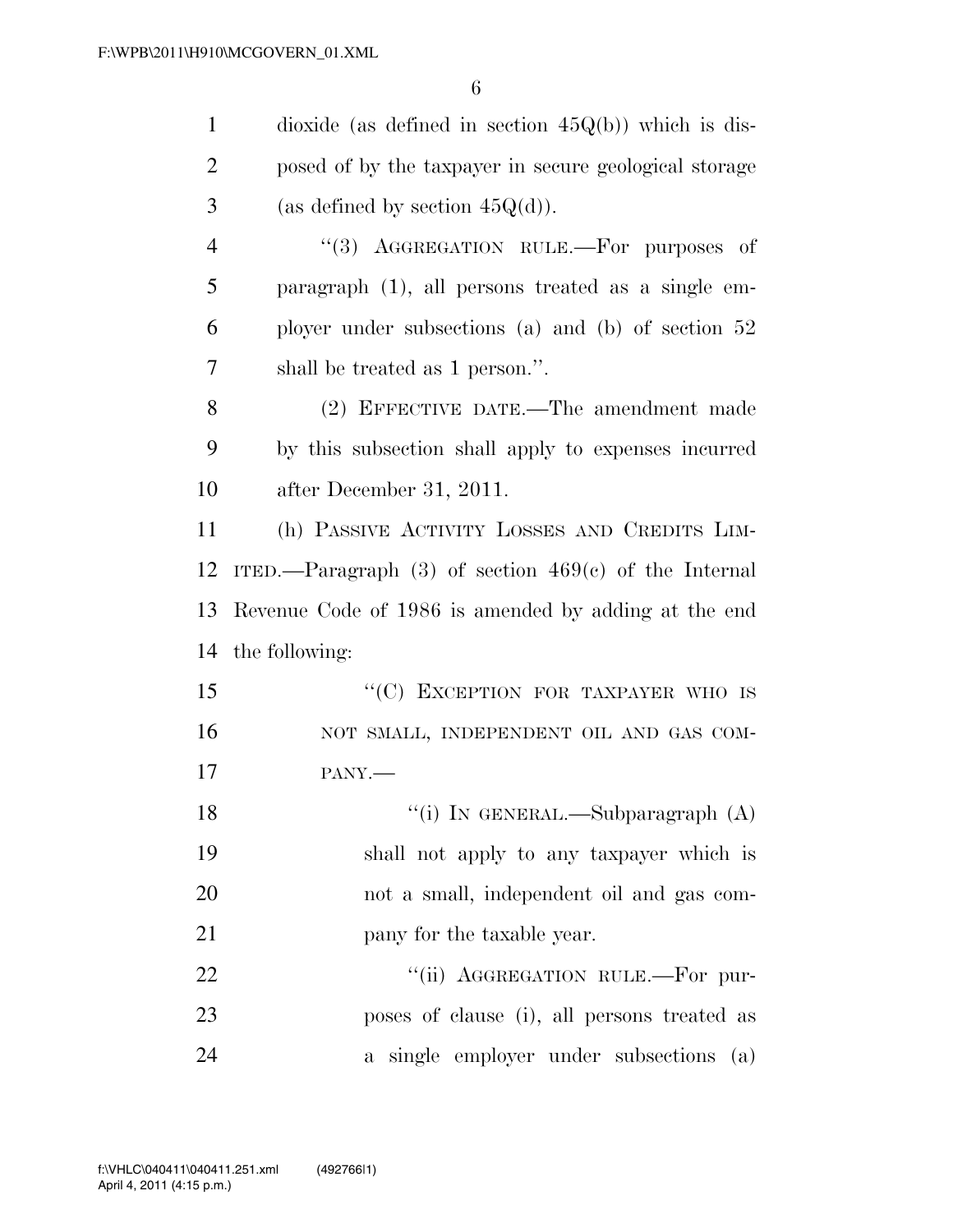and (b) of section 52 shall be treated as 1 person.''.

 (i) INCOME ATTRIBUTABLE TO DOMESTIC PRODUC-TION ACTIVITIES.—

 (1) IN GENERAL.—Section 199 of the Internal Revenue Code of 1986 is amended by adding at the end the following new subsection:

 ''(e) EXCEPTION FOR TAXPAYER WHO IS NOT SMALL, INDEPENDENT OIL AND GAS COMPANY.—Sub- section (a) shall not apply to the income derived from the production, transportation, or distribution of oil, natural gas, or any primary product (within the meaning of sub-13 section (d)(9)) thereof by any taxpayer which for the tax- able year is an oil and gas company which is not a small, independent oil and gas company.''.

 (2) EFFECTIVE DATE.—The amendment made by this subsection shall apply to taxable years begin-ning after December 31, 2011.

 (j) PROHIBITION ON USING LAST-IN, FIRST-OUT AC-COUNTING FOR MAJOR INTEGRATED OIL COMPANIES.—

 (1) IN GENERAL.—Section 472 of the Internal Revenue Code of 1986 is amended by adding at the end the following new subsection:

 ''(h) MAJOR INTEGRATED OIL COMPANIES.—Not-withstanding any other provision of this section, a major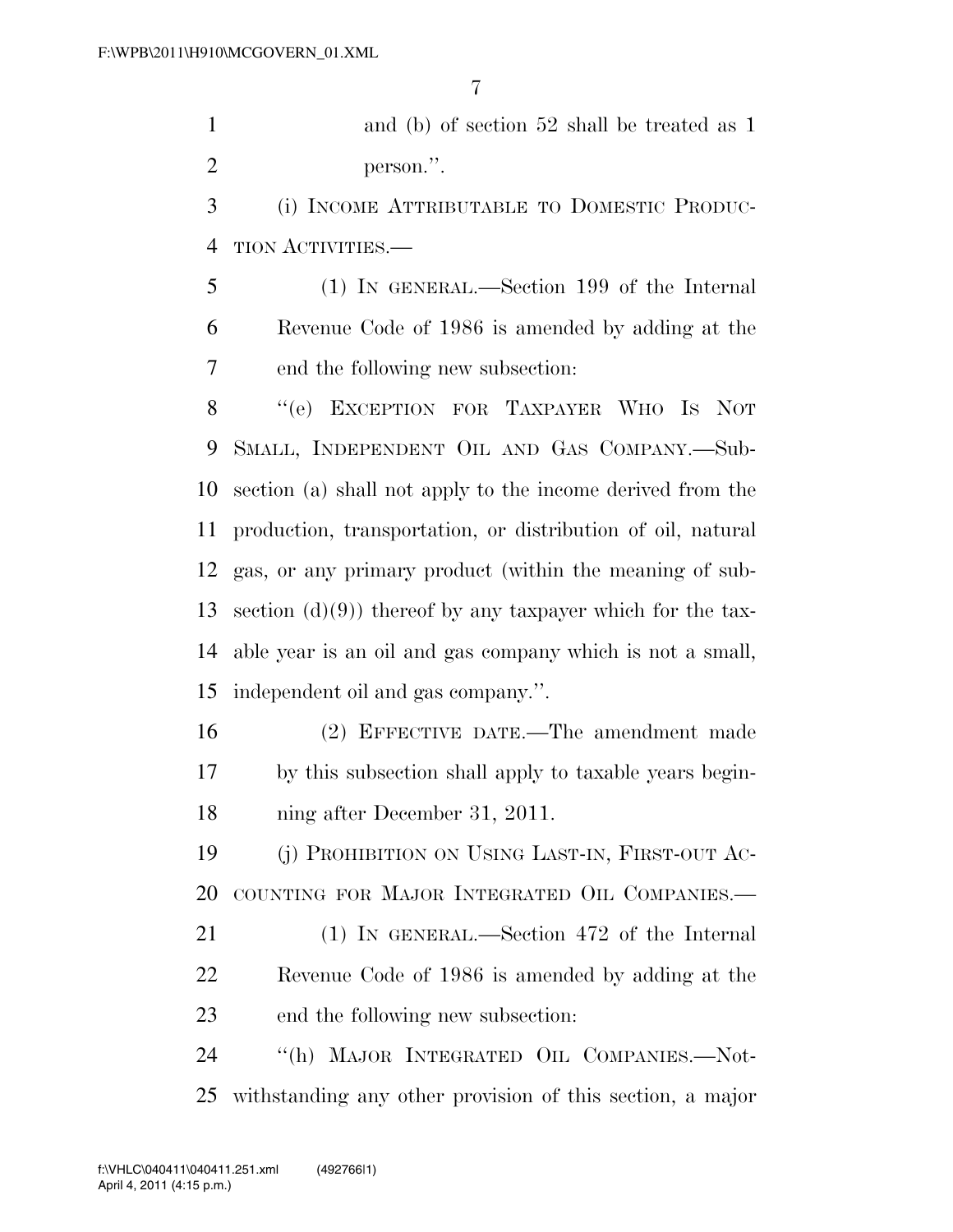integrated oil company (as defined in section 167(h)) may not use the method provided in subsection (b) in inventorying of any goods.''.

| 4  | $(2)$ EFFECTIVE DATE AND SPECIAL RULE.—          |
|----|--------------------------------------------------|
| 5  | (A) IN GENERAL.—The amendment made               |
| 6  | by paragraph (1) shall apply to taxable years    |
| 7  | beginning after December 31, 2011.               |
| 8  | (B) CHANGE IN METHOD OF ACCOUNT-                 |
| 9  | ING.—In the case of any taxpayer required by     |
| 10 | the amendment made by this subsection to         |
| 11 | change its method of accounting for its first    |
| 12 | taxable year beginning after the date of the en- |
| 13 | actment of this Act—                             |
| 14 | (i) such change shall be treated as ini-         |
| 15 | tiated by the taxpayer,                          |
| 16 | (ii) such change shall be treated as             |
| 17 | made with the consent of the Secretary of        |
| 18 | the Treasury, and                                |
| 19 | (iii) the net amount of the adjust-              |
| 20 | ments required to be taken into account by       |
| 21 | the taxpayer under section 481 of the In-        |
| 22 | ternal Revenue Code of 1986 shall be             |
| 23 | taken into account ratably over a period         |
| 24 | (not greater than 8 taxable years) begin-        |
| 25 | ning with such first taxable year.               |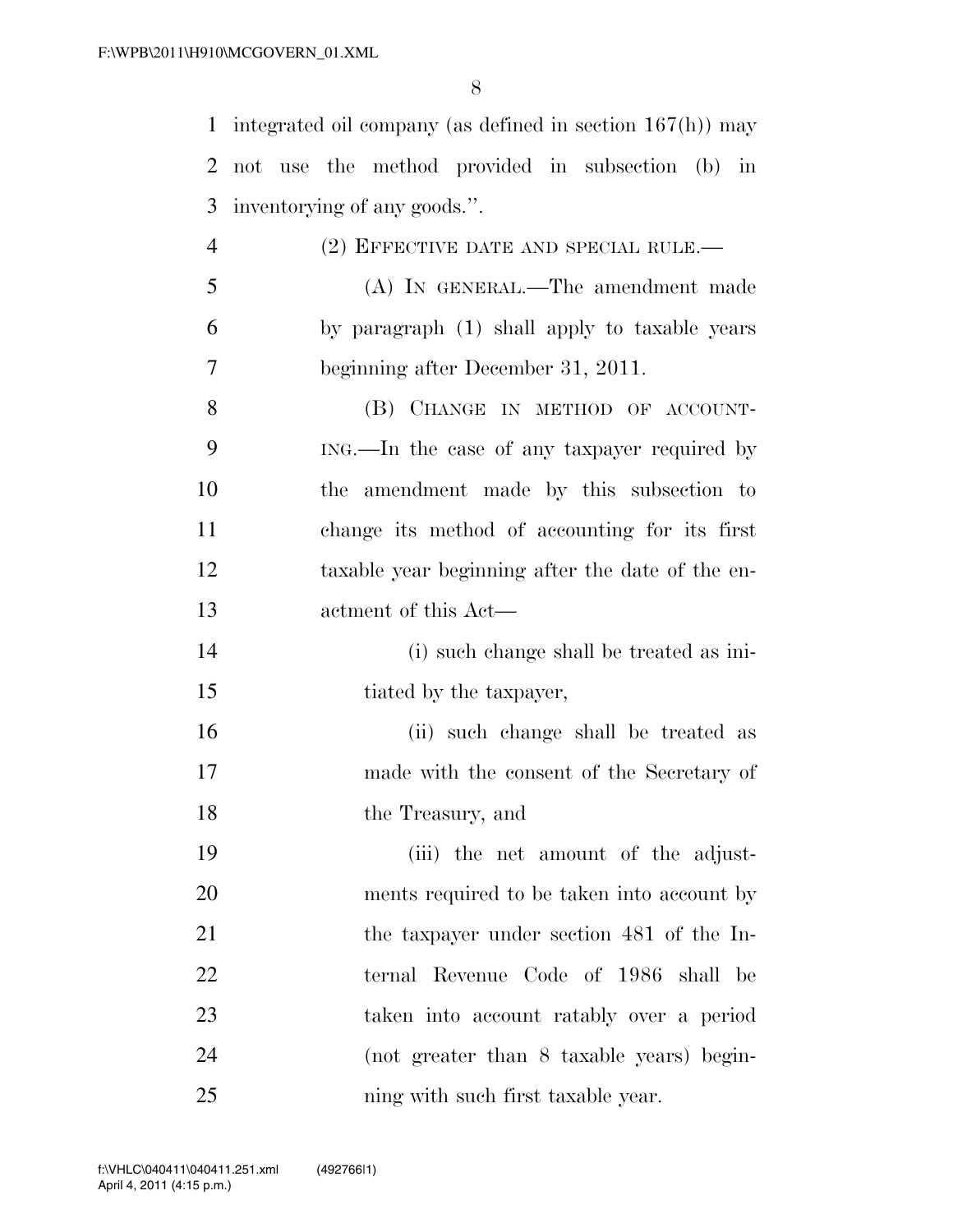(k) MODIFICATIONS OF FOREIGN TAX CREDIT RULES APPLICABLE TO DUAL CAPACITY TAXPAYERS.— (1) IN GENERAL.—Section 901 of the Internal Revenue Code of 1986 is amended by redesignating subsection (n) as subsection (o) and by inserting after subsection (m) the following new subsection: ''(n) SPECIAL RULES RELATING TO DUAL CAPACITY TAXPAYERS.— 9 "(1) GENERAL RULE.—Notwithstanding any other provision of this chapter, any amount paid or accrued by a dual capacity taxpayer to a foreign country or possession of the United States for any period with respect to combined foreign oil and gas income (as defined in section 907(b)(1)) shall not be considered a tax to the extent such amount exceeds 16 the amount (determined in accordance with regula- tions) which would have been required to be paid if the taxpayer were not a dual capacity taxpayer.

 $(2)$  DUAL CAPACITY TAXPAYER. For pur- poses of this subsection, the term 'dual capacity tax- payer' means, with respect to any foreign country or possession of the United States, a person who—

23 ''(A) is subject to a levy of such country or possession, and